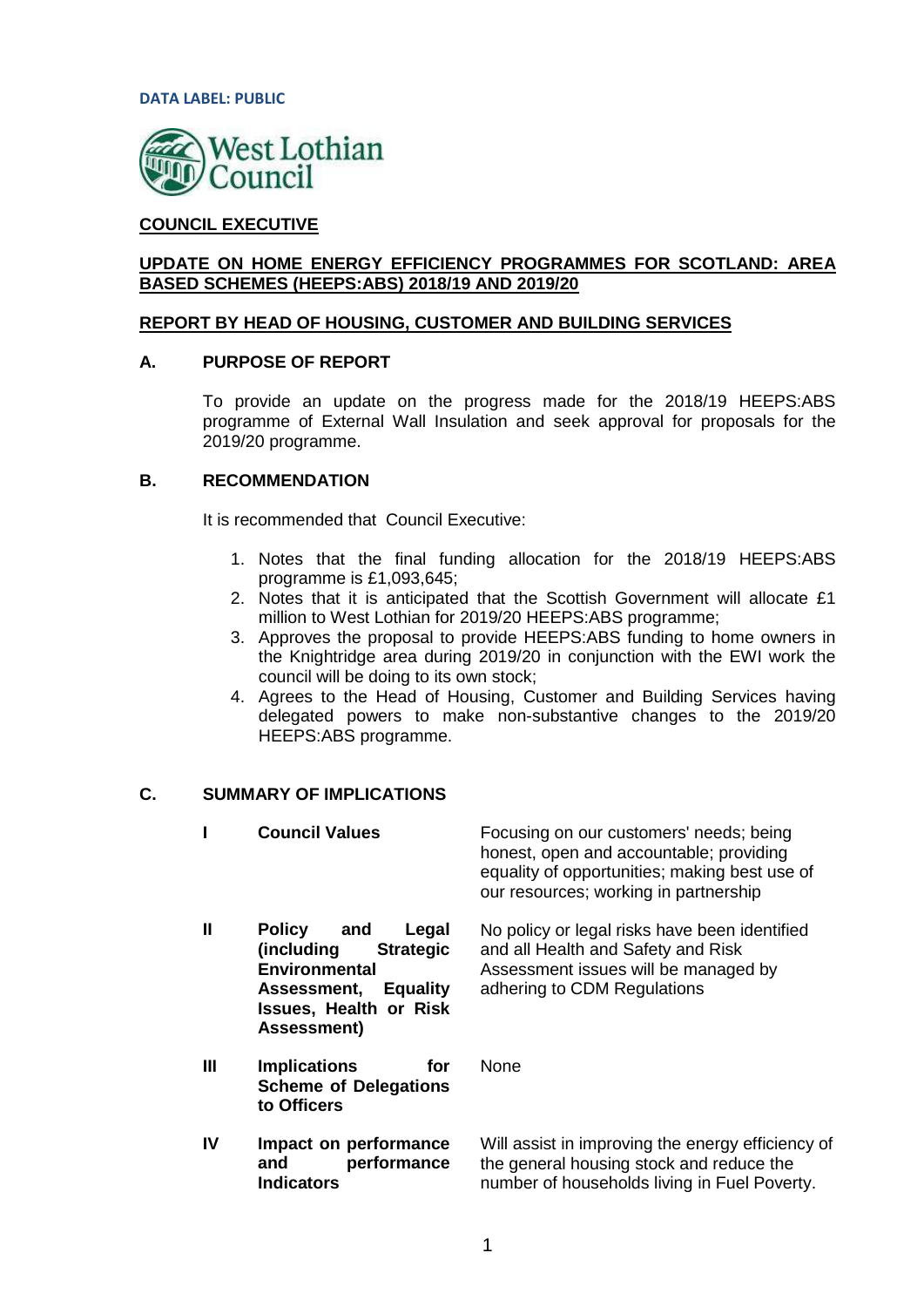| v    | Relevance to Single<br><b>Outcome Agreement</b>          | Will help to reduce households living in Fuel<br>Poverty.                                                                                                                                                                        |
|------|----------------------------------------------------------|----------------------------------------------------------------------------------------------------------------------------------------------------------------------------------------------------------------------------------|
| VI   | Resources - (Financial,<br><b>Staffing and Property)</b> | A WLC capital budget of £1,726,000 to support<br>the EWI work for the council owned houses in<br>2018/19 was approved by West Lothian<br>Council on 13th February 2018. The Council<br>budget for EWI for 2019/20 is £1,674,000. |
|      |                                                          | The HEEPS:ABS budget for 2018/19 was<br>£1,093,645. Staffing costs are met through the<br>HEEPS:ABS funding and a budget of<br>£1,000,000 is anticipated for 2019/20.                                                            |
| VII  | <b>Consideration at PDSP</b>                             | Services for the Community considered a<br>report on HEEPS:ABS on 19 March 2019.                                                                                                                                                 |
| VIII | <b>Other consultations</b>                               | Finance                                                                                                                                                                                                                          |

# **D. TERMS OF REPORT**

#### **Background**

The 2019/20 proposed HEEPS programme will be the seventh year HEEPS:ABS funding is available to West Lothian Council. The HEEPS:ABS programme has now been successfully managed in-house from January 2016 following the end of the management contract with Changeworks. By May 2019 a total of 1078 privately owned properties will have received EWI through HEEPS funding; whilst an additional 456 WLC properties have received EWI as part of Capital upgrade programmes. Appendix 1 attached summarises where these properties are as well as areas where further investment in EWI will be possible subject to funding being available.

#### **Sources of Funding**

HEEPS:ABS brings together several sources of funding in order to deliver the EWI programme to streets of mixed tenure stock. The different funding sources are:

- HEEPS:ABS
- Energy Company Obligation (ECO)
- Warmer Homes Scotland (WHS)
- Home Owners Contribution
- WLC Capital Funding

HEEPS:ABS funding is provided by the Scottish Government to all Local Authorities on an annual basis to deliver energy efficiency improvement works, with a focus on solid wall insulation, to privately owned homes to reduce levels of fuel poverty. Funding is capped at £7,500 for detached/semi-detached homes, £7,000 for terraced homes and £6,500 for flats. Funding cannot be used for a local authority's own stock.

ECO funding is provided by large utility companies (those with over 250,000 customers) to households to install energy efficiency measures in order to reduce CO2 emissions and is a UK Government initiative. ECO funding can be used for any property regardless of tenure.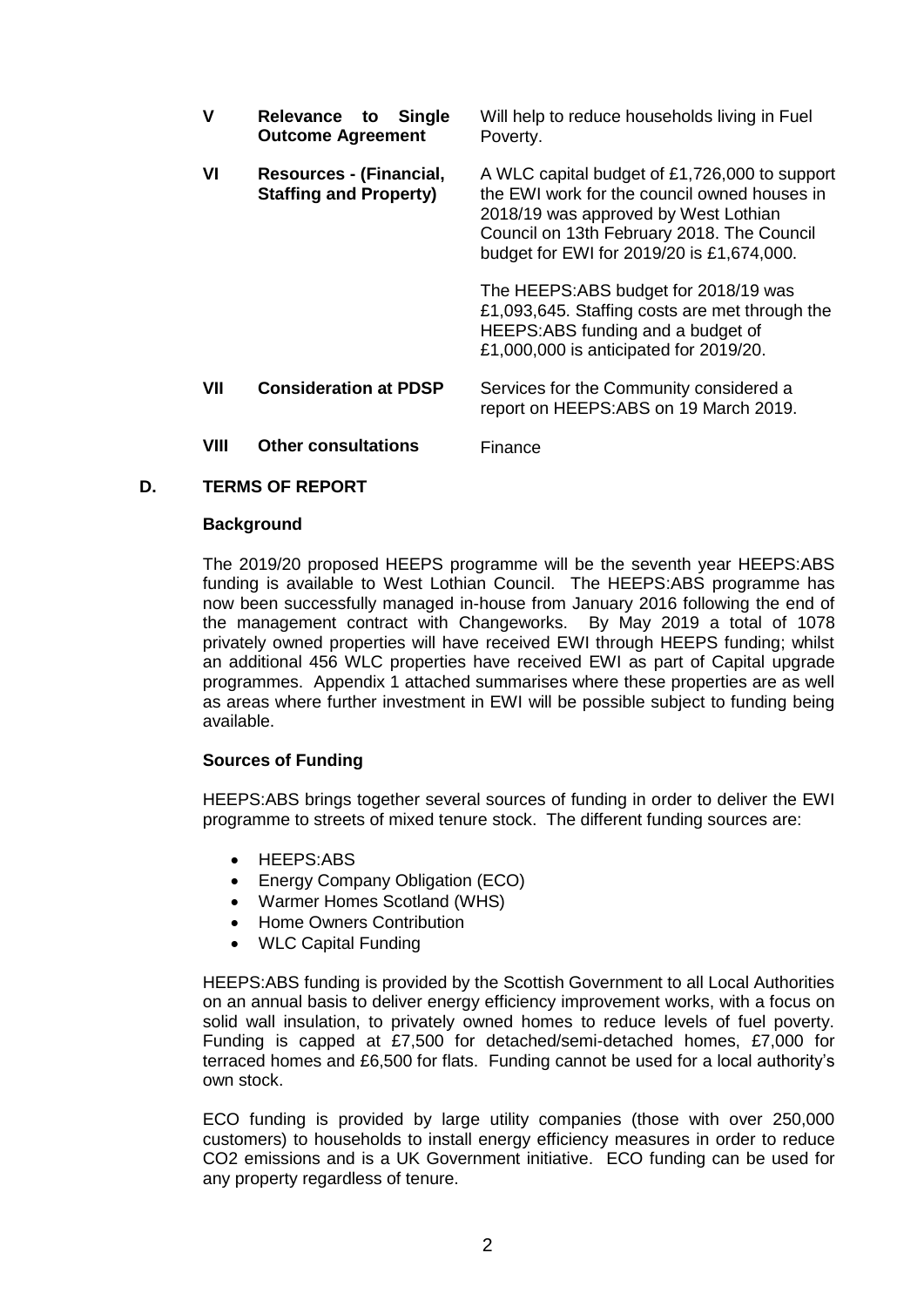Warmer Homes Scotland has been developed to provide energy efficiency measures to private households determined to be the most vulnerable to living in fuel poverty. This is separate from the HEEPS:ABS programme, however it is possible for a household to receive grant funding for EWI through this scheme. There is a set of eligibility criteria that households have to meet (see Appendix 2) in order to receive support through Warmer Homes Scotland.

Home Owners are required to pay a contribution toward the works owners of flats / bungalows are charged £525 and owners of houses being charged £1,050, on average, the total cost of the EWI measure is not covered by the HEEPS:ABS and ECO funding alone.

The council's own Capital is used to meet the cost of the works to the council's own stock.

# **Progress on HEEPS:ABS 2018/19**

For 2018/19 the council was awarded £1,093,645 HEEPS:ABS funding which is being used to target privately owned properties of No Fines construction and is being fully spent in:

- **Lenzie Avenue**
- **Kenmore Avenue**
- **Elie Avenue**
- **Jubilee Avenue**

Everwarm Ltd has been awarded the contract to perform the External Wall insulation to the properties and work commenced on site week commencing  $8<sup>th</sup>$ September 2018.

A total of 120 owners have been offered HEEPS:ABS funding. A further £186,400 is anticipated in Energy Company Obligation (ECO) funding as well as £100,500 in contributions from home owners.

The council has included 235 of its own properties in the project with £1,726,000 budgeted for in the Housing Capital Programme that will be fully spent by March 31st 2019**.** 

#### **Proposed programme for 2019/20**

It is proposed to provide any HEEPS:ABS funding the council is awarded to support home owners where the council will be doing EWI to its own households of No Fines construction. In 2019/20 as part of the Housing Capital Programme, a new EWI scheme for council houses will be started in Knightsridge. The focus for HEEPS:ABS funding for 2019/20 should therefore be directed to Knightsridge to achieve economies of scale and continue with the area based approached.

Officers have identified these properties requiring EWI in order to improve their energy efficiency performance in order to achieve compliance with the Energy Efficiency Standard for Social Housing (EESSH). A Capital budget of £1.674m for 225 WLC properties has been approved for these works.

Including private home owners in the streets the council will be doing EWI will allow for increased economies of scale to be achieved and allow for more efficient contract management rather than running separate contracts for the same work in different areas.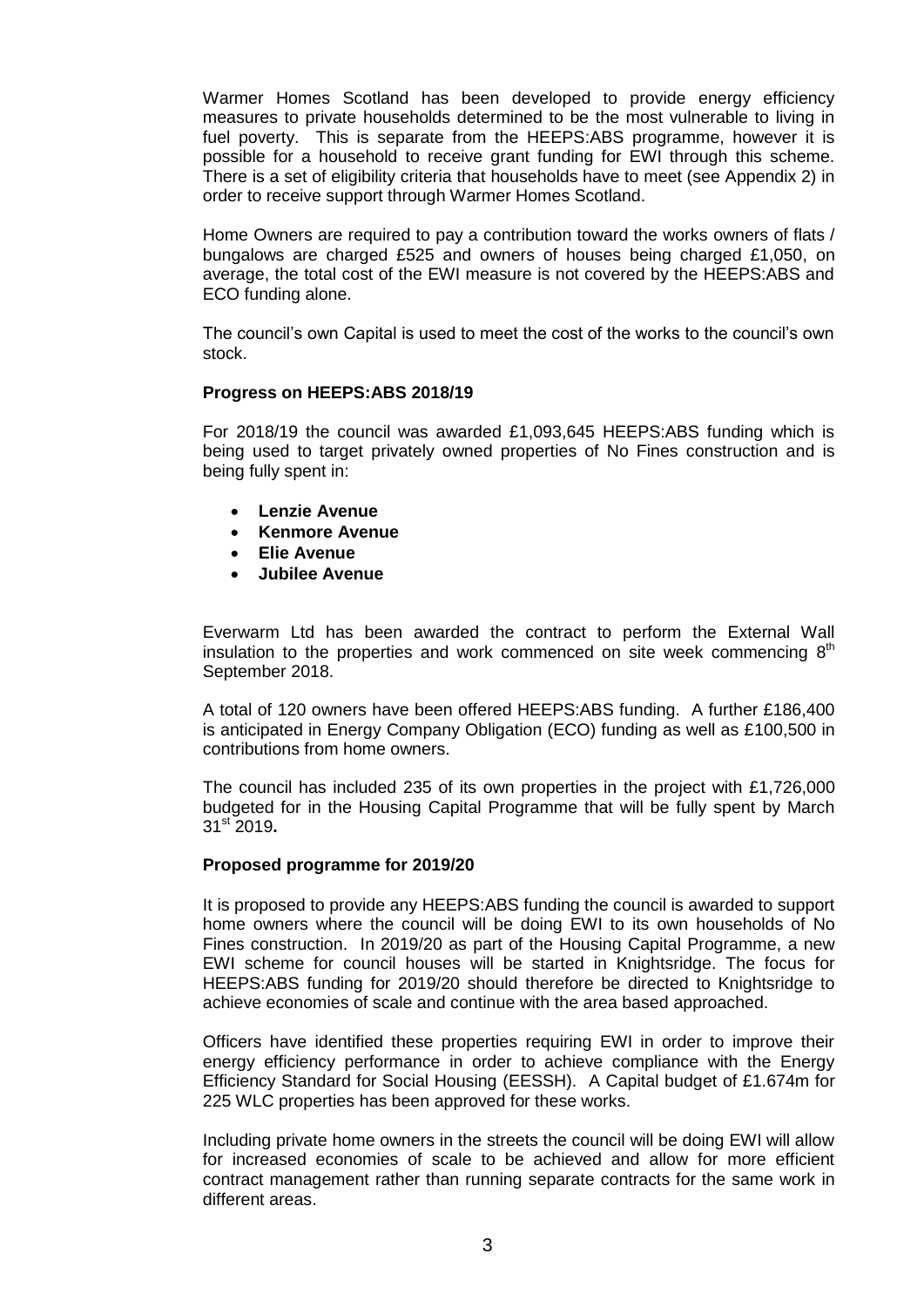In order to align this approach with the main focus of HEEPS:ABS, which is to address and reduce levels of fuel poverty, officers have assessed the streets proposed to be included to determine the most vulnerable households to fuel poverty; this is based on information from SIMD, the EPC Register, Council Tax Banding and Home Analytics.

It is proposed to prioritise funding to households in the streets that are identified to have the highest probability of households living in fuel poverty. It is proposed to prioritise funding to streets in the order below:

- 1. Davidson Way
- 2. Ferguson Way
- 3. Fells Rigg
- 4. Sutherland Way
- 5. Camps Rigg

It is recommended that the Head of Housing, Customer and Building Services retain delegated powers over the management of the programme for nonsubstantive changes, following approval of the programme by Council Executive.

# **Changes to Current Approach**

The UK Government has updated Energy Company Obligation (ECO) Scheme known as ECO3. This came into effect from 1st October 2018. The main update to the scheme is to align eligibility criteria with the Affordable Warmth Scheme.

A requirement of HEEPS:ABS is to maximise ECO funding to ensure funding for as many households as possible. Under previous ECO schemes, all households would be eligible for ECO funding by being invited to take part in the council's HEEPS: ABS project. With the changes under ECO3, not all households will be eligible for funding. Due to the more stringent eligibility criteria, the main update to the scheme was an alignment of the eligibility criteria with the Affordable Warmth Scheme (see Appendix 2). This has meant a Statement of Intent has had to be published to allow all home owners to take part in future HEEPS:ABS projects when invited to by the council.

Officers will continue to direct home owners towards Warmer Homes Scotland (WHS) so that those eligible will receive funding through the WHS scheme. By doing so, it is intended to identify those households not eligible for WHS funding so that they can be offered HEEPS:ABS funding and can then contact the council's Advice Shop to register their interest in the scheme. The combined use of these programmes would allow for more households to be offered funding overall.

# **E. CONCLUSION**

The council continues to successfully deliver the HEEPS:ABS scheme to help alleviate fuel poverty in West Lothian and there has been minor changes in the way the scheme is managed in order to maximise the benefit from the funding received. This report is based on the information provided from Scottish Government and on the current situation with regards to HEEPS:ABS which may change.

# **F. BACKGROUND REFERENCES**